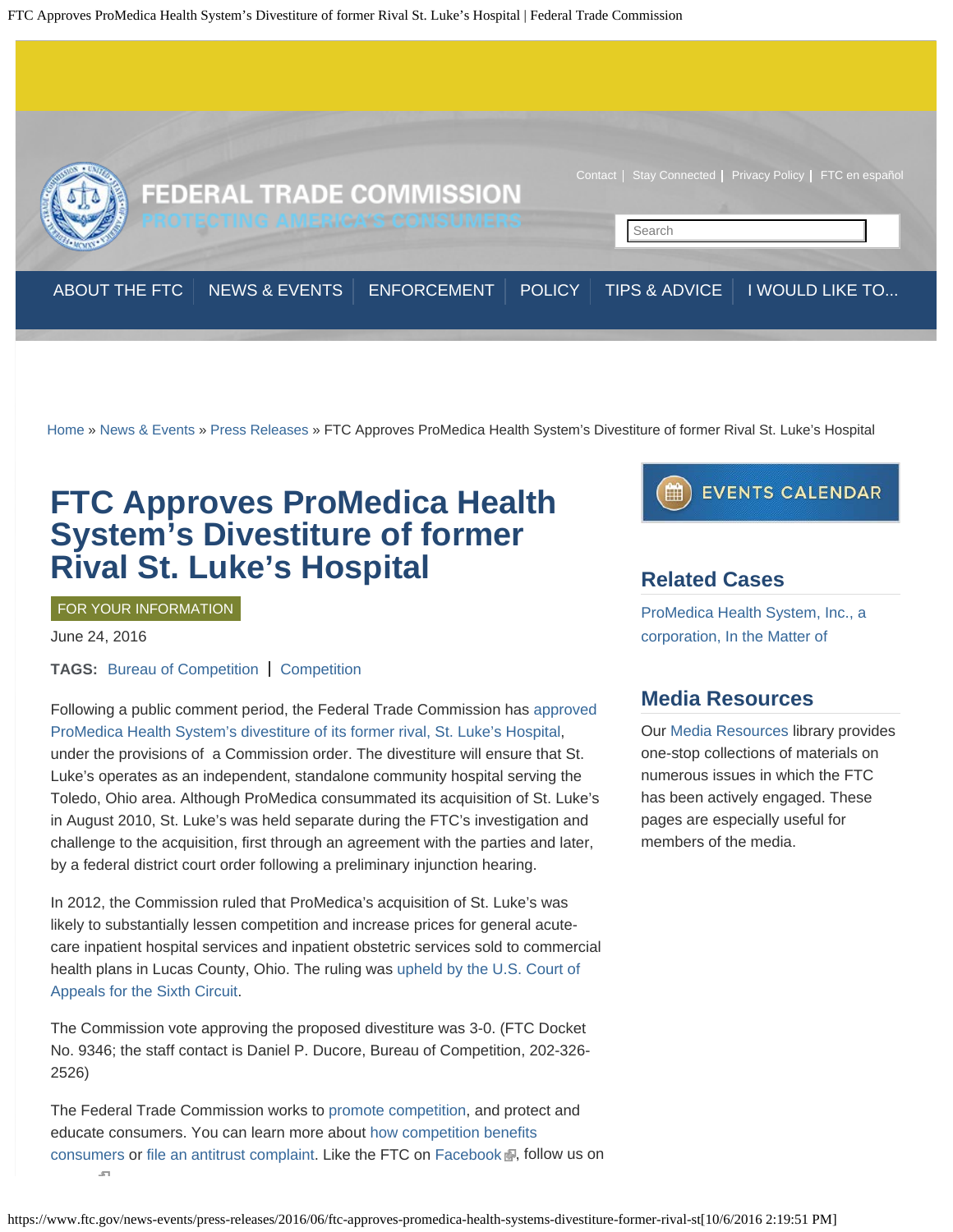FTC Approves ProMedica Health System's Divestiture of former Rival St. Luke's Hospital | Federal Trade Commission

[Twitter](https://twitter.com/FTC) , read our [blogs](https://www.ftc.gov/news-events/blogs/competition-matters) and [subscribe to press releases](https://www.ftc.gov/stay-connected) for the latest FTC news and resources.

## **CONTACT INFORMATION**

## **MEDIA CONTACT:**

Betsy Lordan *Office of Public Affairs* 202-326-3707

## **[ABOUT THE FTC](https://www.ftc.gov/about-ftc)** [What We Do](https://www.ftc.gov/about-ftc/what-we-do) [Our History](https://www.ftc.gov/about-ftc/our-history) **[Commissioners](https://www.ftc.gov/about-ftc/commissioners)** [Bureaus & Offices](https://www.ftc.gov/about-ftc/bureaus-offices) **[Biographies](https://www.ftc.gov/about-ftc/biographies) [Budgets](https://www.ftc.gov/about-ftc/budgets) [Performance](https://www.ftc.gov/about-ftc/performance)** [Office of Inspector](https://www.ftc.gov/about-ftc/office-inspector-general) **[General](https://www.ftc.gov/about-ftc/office-inspector-general) [NEWS &](https://www.ftc.gov/news-events) [EVENTS](https://www.ftc.gov/news-events)**

[FOIA](https://www.ftc.gov/about-ftc/foia) [Careers at the](https://www.ftc.gov/about-ftc/careers-ftc) [FTC](https://www.ftc.gov/about-ftc/careers-ftc)

**[TIPS & ADVICE](https://www.ftc.gov/tips-advice)** [For Consumers](http://consumer.ftc.gov/) [Business Center](https://www.ftc.gov/tips-advice/business-center)

**[Competition](https://www.ftc.gov/tips-advice/competition-guidance) [Guidance](https://www.ftc.gov/tips-advice/competition-guidance)** 

[Press Releases](https://www.ftc.gov/news-events/press-releases) **[Commission](https://www.ftc.gov/news-events/commission-actions)** [Actions](https://www.ftc.gov/news-events/commission-actions) [Media Resources](https://www.ftc.gov/news-events/media-resources) [Events Calendar](https://www.ftc.gov/news-events/events-calendar) **[Speeches](https://www.ftc.gov/news-events/speeches)** [Audio/Video](https://www.ftc.gov/news-events/audio-video) [Social Media](https://www.ftc.gov/news-events/social-media) [Blogs](https://www.ftc.gov/news-events/blogs) **[Contests](https://www.ftc.gov/news-events/contests)** 

## **[I WOULD LIKE](https://www.ftc.gov/faq)**

**[TO...](https://www.ftc.gov/faq)** [Submit a](https://www.ftc.gov/faq/consumer-protection/submit-consumer-complaint-ftc) **[Consumer](https://www.ftc.gov/faq/consumer-protection/submit-consumer-complaint-ftc)** [Complaint to the](https://www.ftc.gov/faq/consumer-protection/submit-consumer-complaint-ftc) [FTC](https://www.ftc.gov/faq/consumer-protection/submit-consumer-complaint-ftc)

[Apply for a](https://www.ftc.gov/faq/consumer-protection/apply-refund-ftc-case) [Refund in an FTC](https://www.ftc.gov/faq/consumer-protection/apply-refund-ftc-case) [Case](https://www.ftc.gov/faq/consumer-protection/apply-refund-ftc-case)

[Report Identity](https://www.ftc.gov/faq/consumer-protection/report-identity-theft) **[Theft](https://www.ftc.gov/faq/consumer-protection/report-identity-theft)** 

[List a Number on](https://www.ftc.gov/faq/consumer-protection/list-number-national-do-not-call-registry) [the National Do](https://www.ftc.gov/faq/consumer-protection/list-number-national-do-not-call-registry) [Not Call Registry](https://www.ftc.gov/faq/consumer-protection/list-number-national-do-not-call-registry)

[of My Credit](https://www.ftc.gov/faq/consumer-protection/get-my-free-credit-report) [Report](https://www.ftc.gov/faq/consumer-protection/get-my-free-credit-report)

[File a Comment](https://www.ftc.gov/faq/ftc-info/file-comment)

## [Report An](https://www.ftc.gov/faq/competition/report-antitrust-violation)

### **[ENFORCEMENT](https://www.ftc.gov/enforcement)**

[Cases and](https://www.ftc.gov/enforcement/cases-proceedings) [Proceedings](https://www.ftc.gov/enforcement/cases-proceedings)

[Premerger](https://www.ftc.gov/enforcement/premerger-notification-program) **[Notification](https://www.ftc.gov/enforcement/premerger-notification-program)** [Program](https://www.ftc.gov/enforcement/premerger-notification-program)

[Merger Review](https://www.ftc.gov/enforcement/merger-review)

[Anticompetitive](https://www.ftc.gov/enforcement/anticompetitive-practices) **[Practices](https://www.ftc.gov/enforcement/anticompetitive-practices)** 

[Rules](https://www.ftc.gov/enforcement/rules)

**[Statutes](https://www.ftc.gov/enforcement/statutes)** 

[Consumer](https://www.ftc.gov/enforcement/consumer-sentinel-network) [Sentinel Network](https://www.ftc.gov/enforcement/consumer-sentinel-network)

[Criminal Liaison](https://www.ftc.gov/enforcement/criminal-liaison-unit) [Unit](https://www.ftc.gov/enforcement/criminal-liaison-unit)

## **[POLICY](https://www.ftc.gov/policy)**

[Advocacy](https://www.ftc.gov/policy/advocacy)

[Advisory Opinions](https://www.ftc.gov/policy/advisory-opinions)

**[Cooperation](https://www.ftc.gov/policy/cooperation-agreements) [Agreements](https://www.ftc.gov/policy/cooperation-agreements)** 

[Federal Register](https://www.ftc.gov/policy/federal-register-notices) **[Notices](https://www.ftc.gov/policy/federal-register-notices)** 

[Reports](https://www.ftc.gov/policy/reports)

**[Studies](https://www.ftc.gov/policy/studies)** 

**[Testimony](https://www.ftc.gov/policy/testimony)** [Public Comments](https://www.ftc.gov/policy/public-comments)

[Policy Statements](https://www.ftc.gov/policy/policy-statements)

[International](https://www.ftc.gov/policy/international)

## **FEDERAL TRADE COMMISSION**

Headquarters: 600 Pennsylvania Avenue, NW Washington, DC 20580 [Contact Us](https://www.ftc.gov/contact)



#### [Stay Connected with the FTC](https://www.ftc.gov/stay-connected)

**[SITE](https://www.ftc.gov/site-information) [INFORMATION](https://www.ftc.gov/site-information)**

[Privacy Policy](https://www.ftc.gov/site-information/privacy-policy)

[Website Policy](https://www.ftc.gov/site-information/website-policy) [No FEAR Act](https://www.ftc.gov/site-information/no-fear-act) [USA.gov](http://usa.gov/) [Accessibility](https://www.ftc.gov/site-information/accessibility) **[Digital](https://www.ftc.gov/site-information/digital-government-strategy) [Government](https://www.ftc.gov/site-information/digital-government-strategy) [Strategy](https://www.ftc.gov/site-information/digital-government-strategy)** [Open](https://www.ftc.gov/site-information/open-government)

**[Government](https://www.ftc.gov/site-information/open-government)** 

[Get a Free Copy](https://www.ftc.gov/faq/consumer-protection/get-my-free-credit-report)